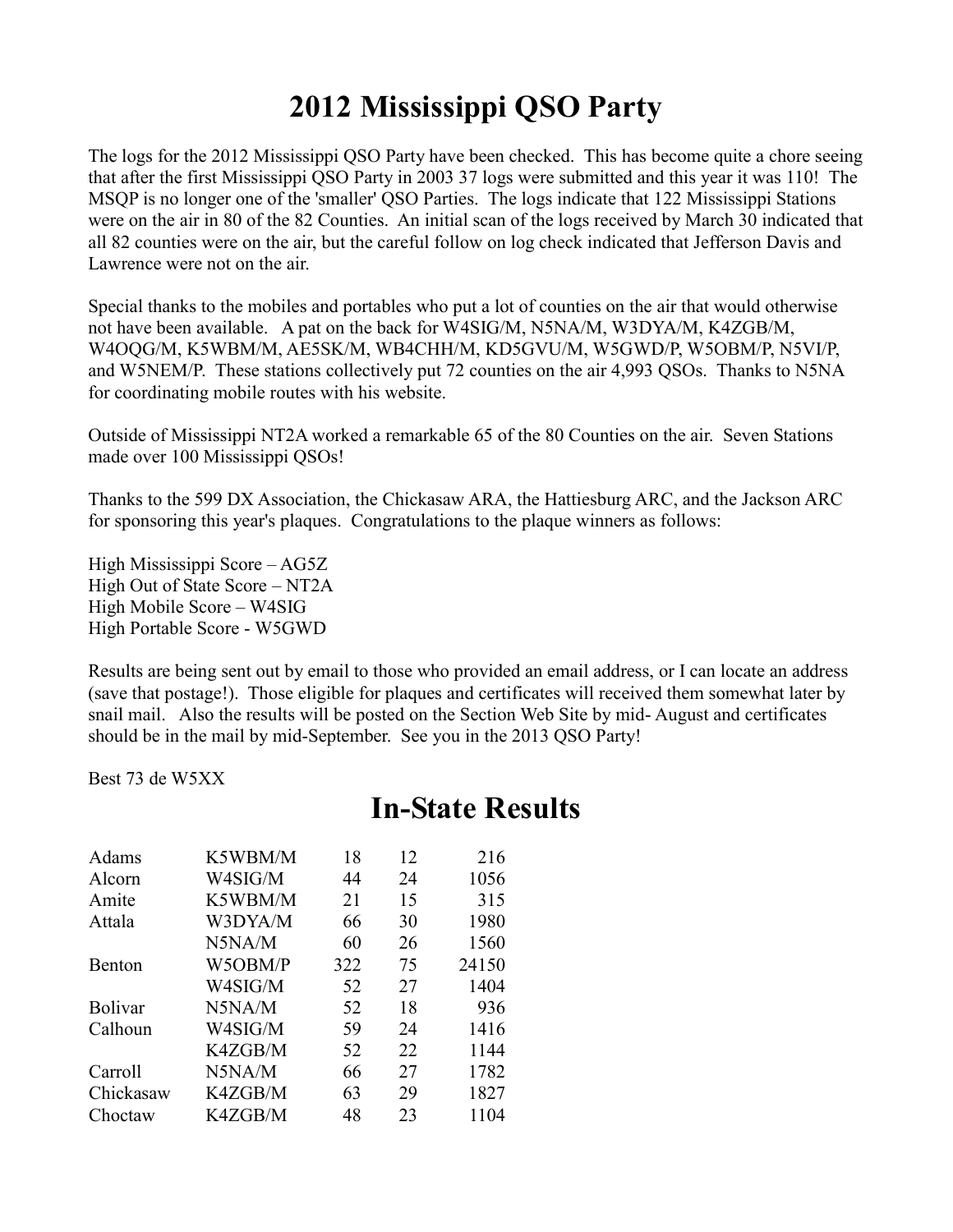| Claiborne | K5WBM/M          | 25   | 17  | 425    |
|-----------|------------------|------|-----|--------|
| Clarke    | W3DYA/M          | 60   | 23  | 1380   |
| Clay      | K4ZGB/M          | 68   | 26  | 1768   |
| Coahoma   | N5NA/M           | 41   | 21  | 861    |
|           | W4SIG/M          | 6    | 6   | 36     |
| Copiah    | K5WBM/M          | 27   | 21  | 567    |
| Covington | K5WBM/M          | 8    | 8   | 64     |
| DeSoto    | W5KDM            | 97   | 40  | 3880   |
|           | W4SIG/M          | 62   | 28  | 1736   |
|           | W4OQG/M          | 55   | 24  | 1320   |
|           | KD5VMV           | 17   | 12  | 204    |
|           | WB4CHH/M         | 14   | 12  | 168    |
| Forrest   | N5FG             | 93   | 42  | 3906   |
| George    | K5WBM/M          | 1    | 1   | 1      |
| Greene    | AE5QP            | 36   | 29  | 1044   |
|           | K5WBM/M          | 21   | 14  | 294    |
| Grenada   | N5NA/M           | 54   | 25  | 1350   |
|           | W4SIG/M          | 53   | 24  | 1272   |
| Hancock   | W5UE             | 389  | 87  | 33843  |
|           | K5WBM/M          | 16   | 11  | 176    |
| Harrison  | NA5DX            | 517  | 81  | 41877  |
|           | WQ5L             | 278  | 81  | 22518  |
|           | N5GD             | 333  | 59  | 19647  |
|           | K5IJ             | 204  | 56  | 11424  |
|           | W5SGL            | 111  | 53  | 5883   |
|           | AE5TR            | 127  | 33  | 4191   |
|           | K5WBM/M          | 12   | 12  | 144    |
| Hinds     | W3DYA/M          | 39   | 21  | 819    |
|           | AE5SK/M          | 8    | 5   | 40     |
| Holmes    | N5NA/M           | 85   | 32  | 2720   |
| Humphreys | N5NA/M           | 60   | 29  | 1740   |
|           | N5VI/P           | 10   | 9   | 90     |
| Issaquena | N5NA/M           | 75   | 34  | 2550   |
|           | N5VI/P           | 65   | 31  | 2015   |
| Itawamba  | W3TWD            | 64   | 44  | 2816   |
|           | K4ZGB/M          | 54   | 28  | 1512   |
|           | W4SIG/M          | 49   | 29  | 1421   |
| Jackson   | K <sub>2FF</sub> | 501  | 74  | 37074  |
| Jasper    | WV1Q             | 70   | 45  | 3150   |
|           | W3DYA/M          | 43   | 22  | 946    |
| Jefferson | K5WBM/M          | 7    | 5   | 35     |
| Jones     | W3DYA/M          | 48   | 31  | 1488   |
|           | K5WBM/M          | 20   | 16  | 320    |
| Kemper    | W3DYA/M          | 46   | 23  | 1058   |
|           | AE5SK/M          | 33   | 20  | 660    |
| Lafayette | W5UMS            | 118  | 67  | 7906   |
|           | W4SIG/M          | 64   | 28  | 1792   |
| Lamar     | AG5Z             | 1004 | 104 | 104416 |
|           | K5WBM/M          | 14   | 10  | 140    |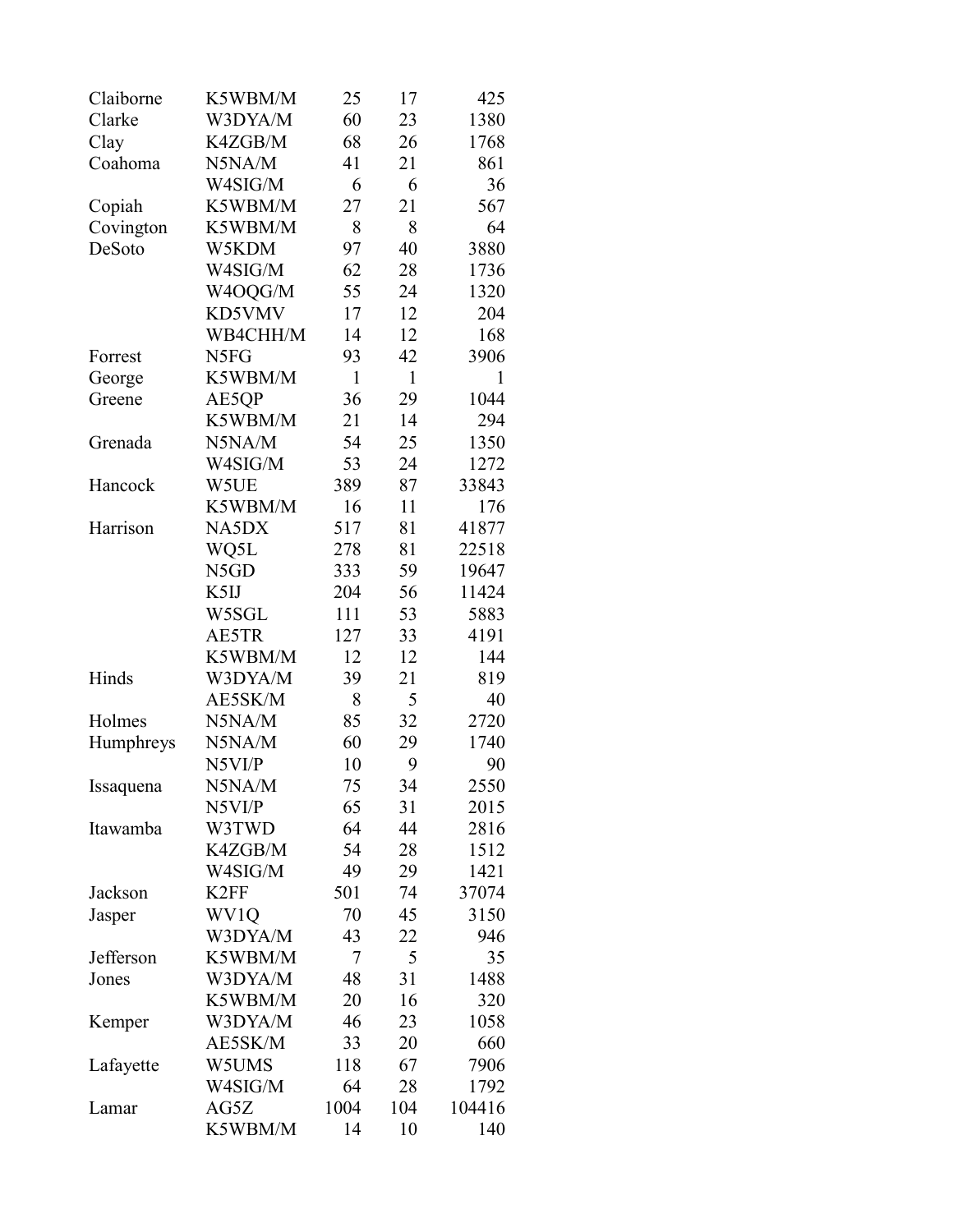| Lauderdale   | W3DYA/M           | 58       | 23       | 1334         |
|--------------|-------------------|----------|----------|--------------|
|              | AE5SK/M           | 20       | 16       | 320          |
| Leake        | W3DYA/M           | 63       | 32       | 2016         |
| Lee          | K4ZGB/M           | 52       | 26       | 1352         |
|              | W4SIG/M           | 43       | 25       | 1075         |
|              | KG4MDT            | 30       | 25       | 750          |
| Leflore      | W4SIG/M           | 77       | 29       | 2233         |
|              | N5NA/M            | 47       | 21       | 987          |
| Lincoln      | K5DWI             | 572      | 89       | 50908        |
|              | WB5ASP            | 162      | 58       | 9396         |
| Lowndes      | K4ZGB/M           | 47       | 19       | 893          |
|              | AE5SK/M           | 14       | 10       | 140          |
| Madison      | W3DYA/M           | 63       | 35       | 2205         |
| Marion       | K5WBM/M           | 12       | 9        | 108          |
| Marshall     | W4OQG/M           | 55       | 26       | 1430         |
|              | W4SIG/M           | 41       | 22       | 902          |
|              | WB4CHH/M          | 6        | 5        | 30           |
| Monroe       | AE5BR             | 378      | 74       | 27972        |
|              | K4ZGB/M           | 49       | 27       | 1323         |
| Montgomery   | N5NA/M            | 26       | 17       | 442          |
| Neshoba      | W3DYA/M           | 57       | 30       | 1710         |
| Newton       | AE5SK/M           | 10       | 8        | 80           |
| Noxubee      | W3DYA/M           | 42       | 21       | 882          |
|              | AE5SK/M           | 34       | 18       | 612          |
| Oktibbeha    | N5EJK             | 77       | 38       | 2926         |
|              | K4ZGB/M           | 66       | 25       | 1650         |
|              | AE5SK/M           | 3        | 3        | 9            |
| Panola       | W4SIG/M           | 42       | 23       | 966          |
| Pearl River  | AB6Z              | 133      | 40       | 5320         |
|              | K5WBM/M           | 17       | 12       | 204          |
| Pike         | NM <sub>5</sub> Z | 204      | 46       | 9384         |
|              | K5WBM/M           | 15       | 10       | 150          |
|              | AD5YB             | 349      | 69       |              |
| Pontotoc     | W4SIG/M           |          |          | 24081        |
|              | K4ZGB/M           | 61<br>45 | 30<br>28 | 1830<br>1260 |
| Prentiss     | W4SIG/M           | 45       | 26       | 1170         |
| Rankin       |                   |          |          |              |
|              | W3DYA/M           | 54       | 29       | 1566         |
|              | AE5SK/M           | 13       | 9        | 117          |
| Quitman      | W4SIG/M           | 50       | 23       | 1150         |
| Scott        | W3DYA/M           | 44       | 20       | 880          |
|              | AE5SK/M           | 12       | 9        | 108          |
| Sharkey      | N5VI/P            | 55       | 25       | 1375         |
|              | N5NA/M            | 42       | 23       | 966          |
| Simpson      | K5WBM/M           | 17       | 11       | 187          |
| Smith        | W3DYA/M           | 71       | 32       | 2272         |
| Stone        | K5WBM/M           | 7        | 6        | 42           |
| Sunflower    | W4SIG/M           | 62       | 29       | 1798         |
|              | N5NA/M            | 66       | 22       | 1452         |
| Tallahatchie | N5NA/M            | 72       | 28       | 2016         |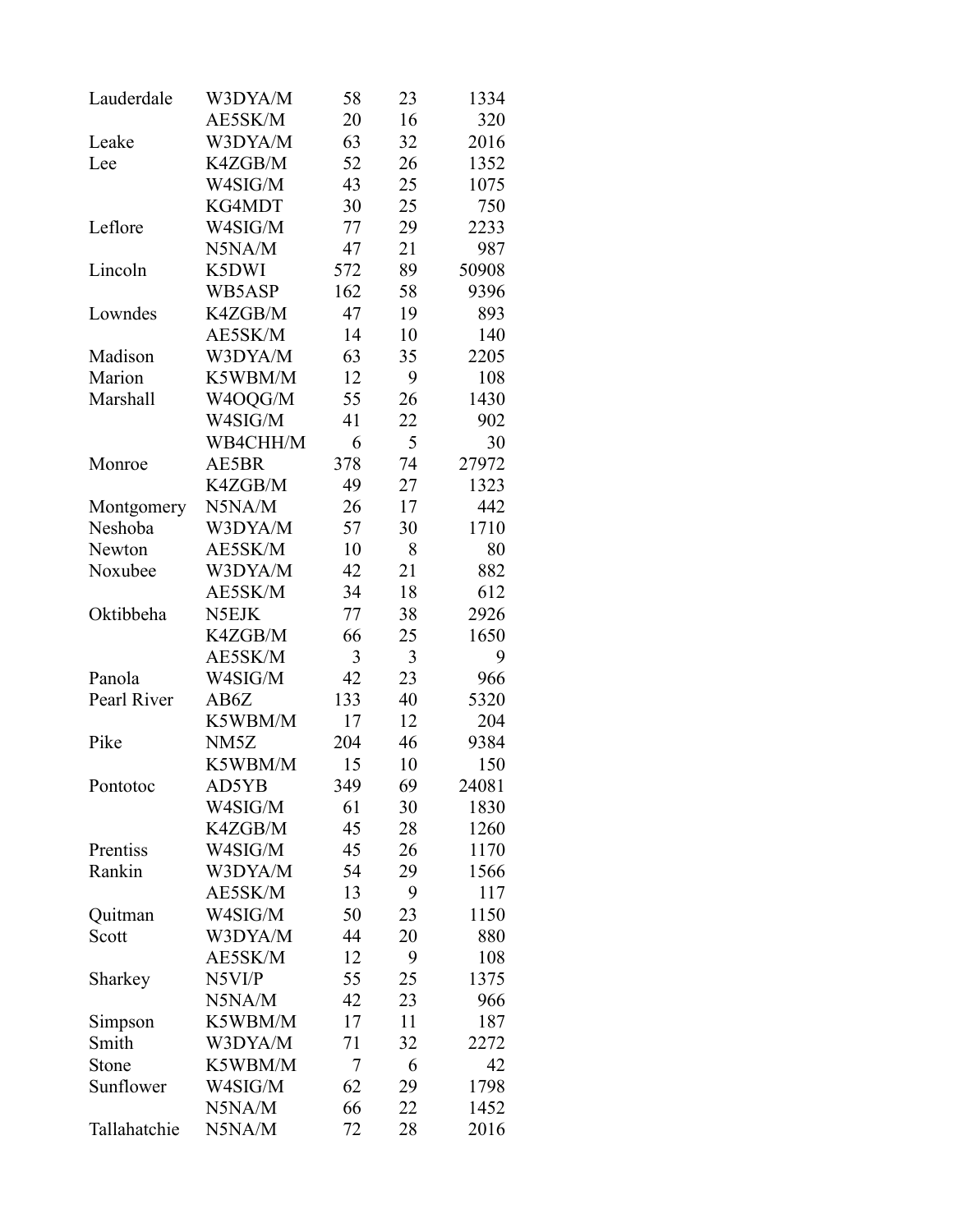|            | W4SIG/M       | 35  | 16  | 560    |
|------------|---------------|-----|-----|--------|
| Tate       | W4SIG/M       | 54  | 27  | 1458   |
|            | W4OQG/M       | 52  | 25  | 1300   |
|            | WB4CHH/M      | 6   | 6   | 36     |
| Tippah     | W8FR          | 115 | 52  | 5980   |
|            | W4SIG/M       | 42  | 21  | 882    |
| Tishomingo | W4SIG/M       | 46  | 27  | 1242   |
| Tunica     | W5GWD/P       | 290 | 93  | 26970  |
|            | W4SIG/M       | 42  | 23  | 966    |
|            | W4OQG/M       | 25  | 17  | 425    |
|            | WB4CHH/M      | 18  | 14  | 252    |
| Union      | WB4VYB        | 61  | 41  | 2501   |
|            | W4SIG/M       | 71  | 30  | 2130   |
|            | K4ZGB/M       | 29  | 19  | 551    |
| Walthall   | K5WBM/M       | 11  | 9   | 99     |
| Warren     | $W5XX**$      | 678 | 154 | 104412 |
|            | <b>KB5ZKX</b> | 83  | 44  | 3652   |
| Washington | N5NA/M        | 90  | 32  | 2880   |
| Wayne      | W3DYA/M       | 30  | 19  | 570    |
|            | K5WBM/M       | 26  | 13  | 338    |
| Webster    | K4ZGB/M       | 49  | 21  | 1029   |
| Wilkinson  | K5WBM/M       | 8   | 6   | 48     |
| Winston    | W3DYA/M       | 53  | 25  | 1325   |
| Yalobusha  | W4SIG/M       | 54  | 28  | 1512   |
|            | N5NA/M        | 48  | 24  | 1152   |
| Yazoo      | N5NA/M        | 72  | 34  | 244    |

\*\* Not eligible for awards; QSO Party Chairman

## **Out of State Results**

| MА        | W1DWA             | 53  | 39 | 2067  |
|-----------|-------------------|-----|----|-------|
| NH        | W1END             | 61  | 36 | 2196  |
| NJ        | W2CVW             | 62  | 41 | 2542  |
|           | N <sub>2</sub> CQ | 28  | 23 | 644   |
|           | W2UDT             | 17  | 11 | 187   |
| NY.       | NT <sub>2</sub> A | 168 | 65 | 10920 |
|           | NA2NY             | 39  | 21 | 819   |
| <b>MD</b> | KB3CPV/M          | 1   | 1  | 1     |
| PА        | K3ONW             | 58  | 36 | 2088  |
|           | KW3F              | 36  | 28 | 1008  |
|           | K3JHT             | 4   | 4  | 16    |
| AI.       | K5WP              | 45  | 34 | 1530  |
|           | N4JF              | 40  | 27 | 1080  |
|           | N4UC              | 39  | 24 | 936   |
|           | KD8IGK            | 8   | 1  | 8     |
| FL.       | W4IHI             | 76  | 47 | 3572  |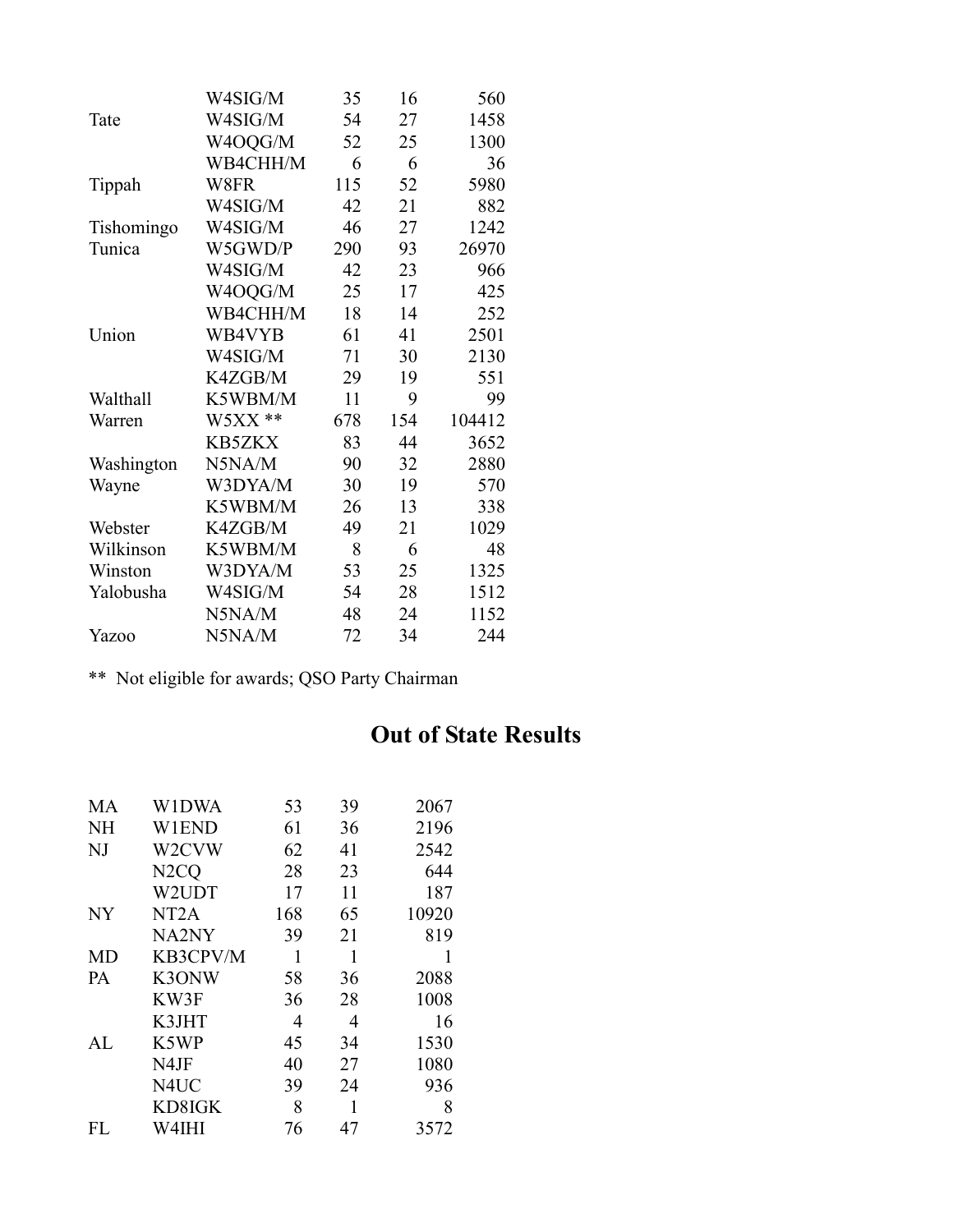|                | WA2VYA        | 55             | 43 | 2365 |
|----------------|---------------|----------------|----|------|
|                | KN4Y          | 49             | 30 | 1470 |
|                | <b>KK4CIS</b> | 5              | 5  | 25   |
| N <sub>C</sub> | W4JNC         | 18             | 12 | 216  |
|                | <b>KC4EZN</b> | 9              | 7  | 63   |
| <b>SC</b>      | K4AMA         | 11             | 10 | 110  |
| TN             | K4AMC         | 55             | 42 | 2310 |
|                | W4BK          | 15             | 14 | 210  |
| VA             | N3TG          | 38             | 26 | 988  |
|                | K4ORD         | 30             | 21 | 630  |
|                | W4ZPR         | 19             | 17 | 323  |
|                | KC4FLB        | 10             | 9  | 90   |
|                | AK4PE         | 9              | 7  | 63   |
| AR             | AD5WI         | 107            | 61 | 6527 |
|                | W5QP          | 50             | 45 | 2250 |
| LA             | WA5TRX        | 33             | 24 | 792  |
|                | KB5YEG        | 29             | 16 | 464  |
| <b>NM</b>      | N9WL          | 7              | 6  | 42   |
| OK             | AA5JG         | 18             | 14 | 252  |
| <b>TX</b>      | NO5W          | 55             | 41 | 2255 |
| CA             | N6MU          | 170            | 55 | 9350 |
|                | WA6KHK        | 108            | 56 | 6048 |
| ID             | K7TM          | 99             | 56 | 5544 |
| <b>OR</b>      | K5JKM         | $\overline{2}$ | 2  | 4    |
| WA             | W7GKF         | 59             | 33 | 1947 |
|                | AB7RW         | 48             | 33 | 1584 |
|                | K7BX          | 14             | 7  | 98   |
| MI             | W8WVU         | 117            | 56 | 6552 |
| OH             | KV8Q          | 135            | 59 | 7965 |
|                | NR8C          | 20             | 13 | 260  |
|                | WC8Z          | 15             | 10 | 150  |
|                | NR8R          | 10             | 8  | 80   |
| $_{\rm IL}$    | K9WA          | 125            | 60 | 7500 |
|                | NN9K          | 72             | 60 | 4320 |
| $\mathbb{N}$   | KC9TTR        | 32             | 21 | 672  |
|                | KB9LGS        | 12             | 10 | 120  |
|                | KR9E          | 8              | 7  | 57   |
| <b>KS</b>      | <b>K0HNC</b>  | 58             | 37 | 2146 |
| <b>MN</b>      | <b>K0MPH</b>  | 94             | 47 | 4418 |
|                | <b>KE4KE</b>  | 20             | 11 | 220  |
| M <sub>O</sub> | KI0I          | 47             | 33 | 1551 |
|                | W7KAM         | 17             | 12 | 204  |
| NB             | VE9QAP        | 5              | 4  | 20   |
| ON             | VE3GXW        | 20             | 15 | 300  |
|                | <b>VE3RKM</b> | 16             | 11 | 176  |
|                | <b>VE3EXW</b> | 14             | 11 | 154  |
| DL             | DL8MLD        | 14             | 14 | 196  |